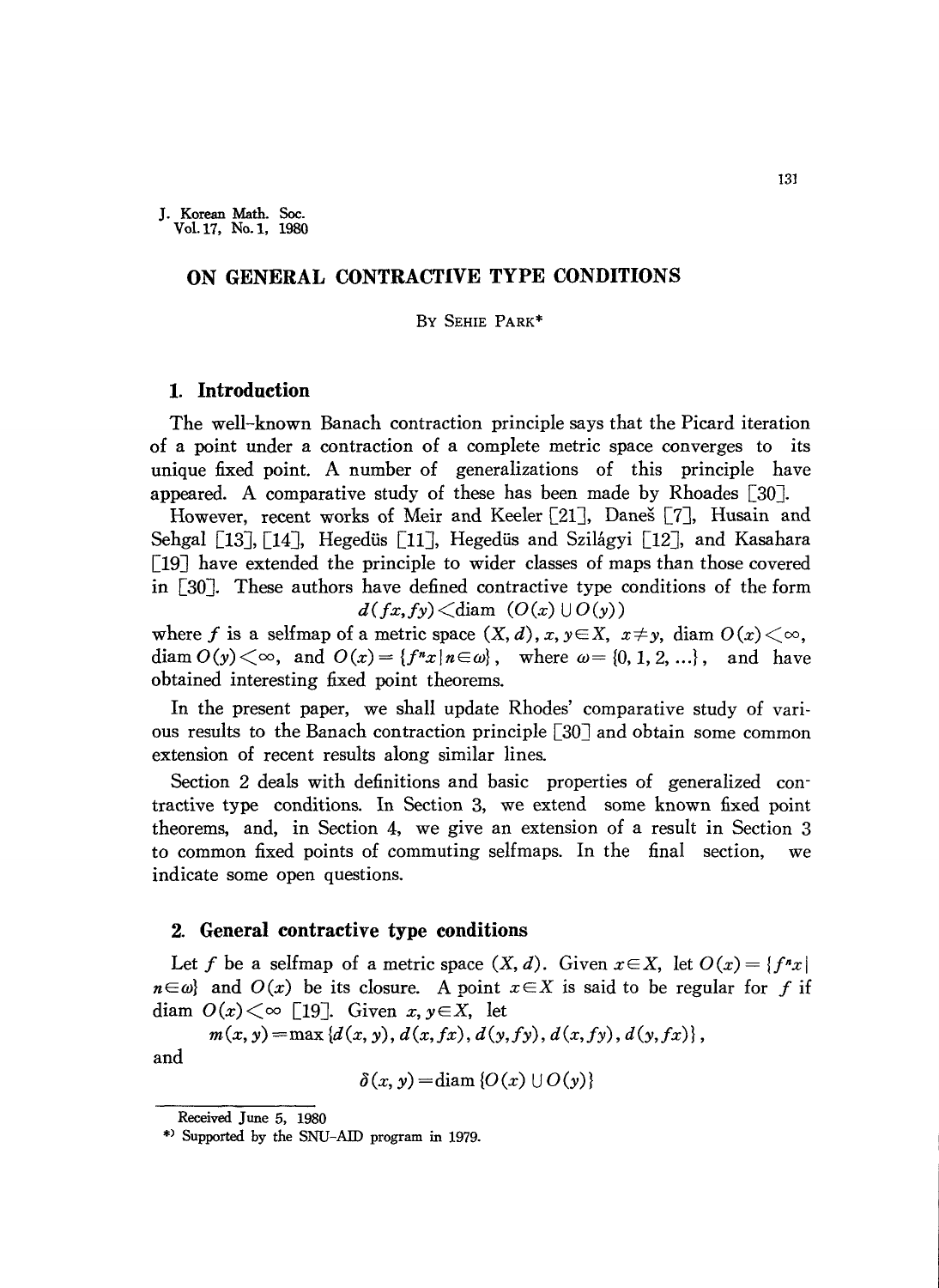whenever *x* and *y* are regular.

We list contractive type conditions to be considered, some of which are known and some of which are new.

\n- (A) For any 
$$
x, y \in X
$$
,  $x \neq y$ , (Ad)  $d(fx, fy) < d(x, y)$  (Edelestein [9]).
\n- (Am)  $d(fx, fy) < m(x, y)$  (Rhoodes [30]).
\n- (A $\delta$ ) if  $x$  and  $y$  are regular,  $d(fx, fy) < \delta(x, y)$ .
\n- (B) Given  $\varepsilon > 0$ , there exists  $\delta > 0$  such that for any  $x, y \in X$ , (Bd)  $\varepsilon \leq d(x, y) < \varepsilon + \delta$  implies  $d(fx, fy) < \varepsilon$  (Meir-Keeler [21]).
\n- (Bm)  $\varepsilon \leq m(x, y) < \varepsilon + \delta$  implies  $d(fx, fy) < \varepsilon$ .
\n- (C) Given  $\varepsilon > 0$ , there exist  $\varepsilon_0 < \varepsilon$  and  $\delta_0 > 0$  such that for any  $x, y \in X$ , (Cd)  $\varepsilon \leq d(x, y) < \varepsilon + \delta$  implies  $d(fx, fy) \leq \varepsilon$ .
\n- (C) Given  $\varepsilon > 0$ , there exist  $\varepsilon_0 < \varepsilon$  and  $\delta_0 > 0$  such that for any  $x, y \in X$ , (Cd)  $\varepsilon \leq d(x, y) < \varepsilon + \delta_0$  implies  $d(fx, fy) \leq \varepsilon_0$ .
\n- (C $\delta$ )  $\varepsilon \leq \delta(x, y) < \varepsilon + \delta_0$  implies  $d(fx, fy) \leq \varepsilon_0$ . (Hegedü's-Szilagyi [12]).
\n- (D) There exists a nondecreasing right continuous function  $\phi$

Husain-Sehgal [13], [14], Kasahara [18], and Park [25], [26]. If all points in  $X$  are regular for  $f$ , then we have the following diagram of implications:

$$
(Ad) \Leftarrow (Bd) \Leftarrow (Cd) \Leftarrow (Dd) \Leftarrow (Ed)
$$
\n
$$
(\downarrow \downarrow \qquad \qquad \downarrow \qquad \qquad \downarrow \qquad \qquad \downarrow \qquad \qquad \downarrow \qquad \qquad \downarrow \qquad \qquad \downarrow \qquad \qquad \downarrow \qquad \qquad \downarrow \qquad \qquad \downarrow \qquad \qquad \downarrow \qquad \qquad \downarrow \qquad \qquad \downarrow \qquad \qquad \downarrow \qquad \qquad \downarrow \qquad \qquad \downarrow \qquad \qquad \downarrow \qquad \qquad \downarrow \qquad \qquad \downarrow \qquad \qquad \downarrow \qquad \qquad \downarrow \qquad \qquad \downarrow \qquad \qquad \downarrow \qquad \qquad \downarrow \qquad \qquad \downarrow \qquad \qquad \downarrow \qquad \qquad \downarrow \qquad \qquad \downarrow \qquad \qquad \downarrow \qquad \qquad \downarrow \qquad \qquad \downarrow \qquad \qquad \downarrow \qquad \qquad \downarrow \qquad \qquad \downarrow \qquad \qquad \downarrow \qquad \qquad \downarrow \qquad \qquad \downarrow \qquad \qquad \downarrow \qquad \qquad \downarrow \qquad \qquad \downarrow \qquad \qquad \downarrow \qquad \qquad \downarrow \qquad \qquad \downarrow \qquad \qquad \downarrow \qquad \qquad \downarrow \qquad \qquad \downarrow \qquad \qquad \downarrow \qquad \qquad \downarrow \qquad \qquad \downarrow \qquad \qquad \downarrow \qquad \qquad \downarrow \qquad \qquad \downarrow \qquad \qquad \downarrow \qquad \qquad \downarrow \qquad \qquad \downarrow \qquad \qquad \downarrow \qquad \qquad \downarrow \qquad \qquad \downarrow \qquad \qquad \downarrow \qquad \qquad \downarrow \qquad \qquad \downarrow \qquad \qquad \downarrow \qquad \qquad \downarrow \qquad \qquad \downarrow \qquad \qquad \downarrow \qquad \qquad \downarrow \qquad \qquad \downarrow \qquad \qquad \downarrow \qquad \qquad \downarrow \qquad \qquad \downarrow \qquad \qquad \downarrow \qquad \qquad \downarrow \qquad \qquad \downarrow \qquad \qquad \downarrow \qquad \qquad \downarrow \qquad \qquad \downarrow \qquad \qquad \downarrow \qquad \qquad \downarrow \qquad \qquad \downarrow \qquad \qquad \downarrow \qquad \q
$$

 $\sim 10^{-11}$ 

It is interesting to note that the chronological order of the conditions is (Ed), (Ad), (Dd), (Bd), (Em), (Dm), (Am), *(Eo), (Do), (CO),* and the others are newly given.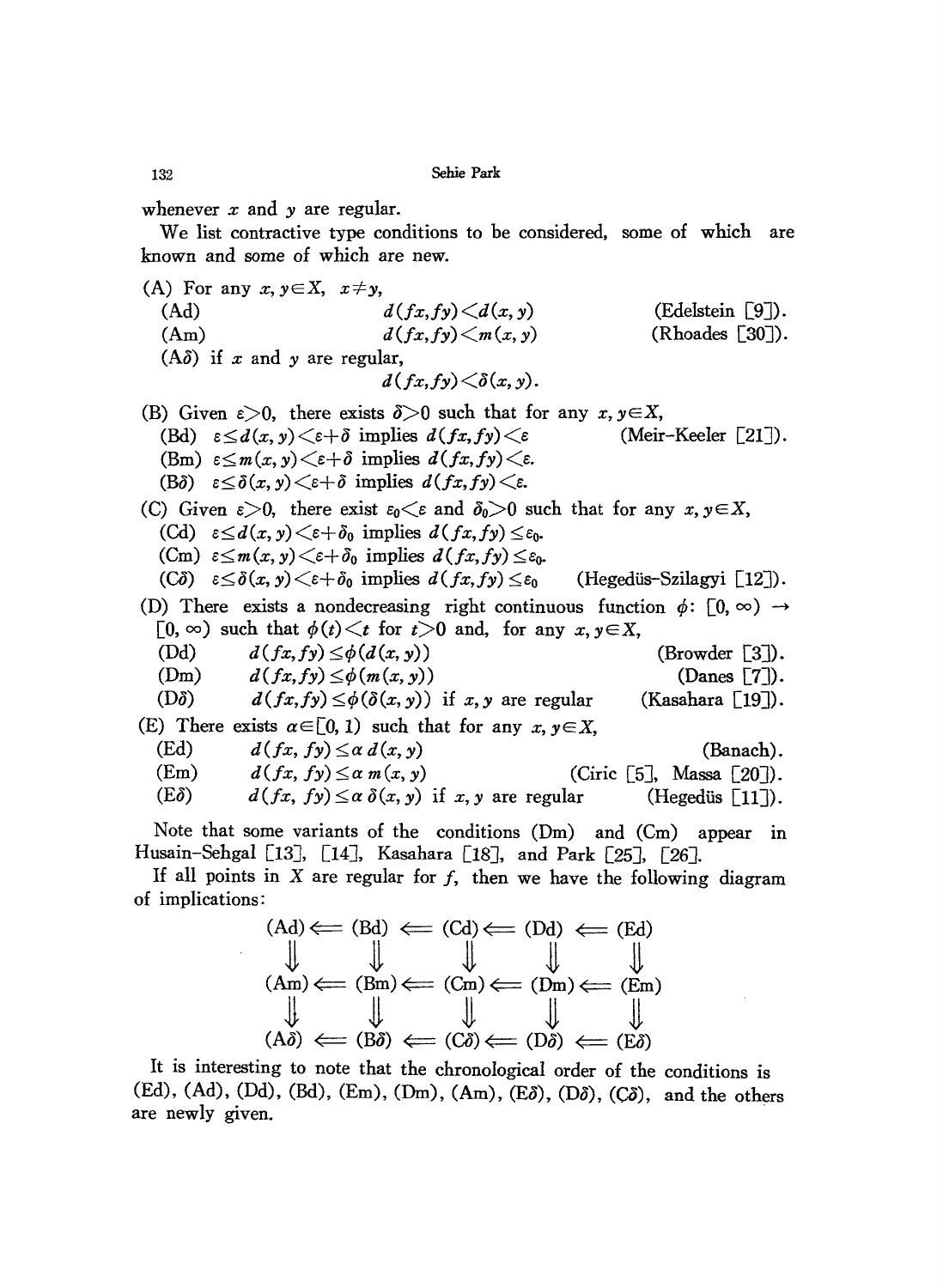We prove only the nontrivial implications  $(C\delta) \Longleftarrow (D\delta)$ ,  $(Cm) \Longleftarrow (Dm)$ , and  $(Cd) \leftarrow (Dd)$ .

 $(C\delta) \leftarrow (D\delta)$ . Let  $\varepsilon > 0$ . Since  $\phi(\varepsilon) < \varepsilon$ , we can choose an  $\varepsilon_0$  satisfying  $\phi(\varepsilon) \leq \varepsilon_0 \leq \varepsilon$ . Since  $\phi$  is nondecreasing and right continuous, there exists a  $\delta_0 > 0$  such that  $t \in [\epsilon, \epsilon + \delta_0]$  implies  $\phi(t) \leq \epsilon_0$ . Suppose  $\epsilon \leq \delta(x, y) < \epsilon + \delta_0$ . Then we have  $d(fx, fy) \leq \phi(\delta(x, y)) \leq \varepsilon_0$ .

Similar proofs can be applied for  $(Cm) \leftarrow (Dm)$  and  $(Cd) \leftarrow (Dd)$ .

*Counterexamples.* Showing  $(C\delta) \Longrightarrow (D\delta)$  is given by Hegedüs-Szilágyi  $\lceil 12 \rceil$ ,  $\lceil E\delta \rceil \Longrightarrow$   $\langle Em \rangle$  by Hegedüs  $\lceil 11 \rceil$ ,  $\langle D\delta \rangle \Longrightarrow$   $\langle E\delta \rangle$  by Kasahara [19],  $(\text{Dd}) \implies (\text{Ed})$  and  $(\text{Em}) \implies (\text{Ed})$  by many authors, and  $(\text{Bd}) \implies (\text{Cd})$  by Meir-Keeler [21].

Meir-Keeler [21] noted that if X is compact then  $(Ad) \iff (Bd)$ . We can show that  $(Am) \iff (Bm)$  and  $(A\delta) \iff (B\delta)$  whenever X is compact and f is continuous.

 $(A\delta) \Longrightarrow (B\delta)$ . We consider  $\inf_{\varepsilon \leq \delta(x,y)} [\delta(x,y) - d(fx,fy)] = \delta(\varepsilon)$ , say. Since for each *i, j* $\in \omega$ ,  $d(f^{i}x, f^{j}y)$  is continuous at  $(x, y) \in X \times X$ , we know that  $\delta(x, y) = \sup_{i \in I} d(f^{i}x, f^{j}y)$  is lower semicontinuous ([8], p. 85). Therefore,  $\delta(x, y) - d(fx, fy)$  must attain its minimum at some point  $(a, b)$  in the compact space  $X \times X$  ([8], p. 227), i.e.,  $\delta(\varepsilon) = \delta(a, b) - d(fa, fb)$ .

If  $a=b$ , then  $\delta(\varepsilon) = \delta(a, b) \geq \varepsilon$ . If  $a \neq b$ , then, from  $(A\delta)$ ,  $d(fa, fb) <$  $\delta(a, b)$ , and again  $\delta(\varepsilon) > 0$ .

Now suppose  $\varepsilon \leq \delta(x, y) \leq \varepsilon + \delta(\varepsilon)$ . Then  $\delta(x, y) - d(fx, fy) \geq \delta(\varepsilon)$  implies  $d(fx, fy) + \delta(\varepsilon) \leq \delta(x, y) \leq \varepsilon + \delta(\varepsilon)$ , which in turn implies that  $d(fx, fy) \leq \varepsilon$ . Similarly, we can show that  $(Am) \implies (Bm)$ .

Furthermore, if  $f$  is a continuous compact map satisfying the condition (Am), then there exists an equivalent metric for  $X$  relative to which  $f$ satisfies (Ed) (See [15], [24], [31]). This will be extended to  $(A\delta)$  in the next section.

We list some simple observations for these general contractive type conditions:

(I) If  $f$  satisfies any contractive type condition in the list  $(A)$  to  $(E)$  and  $f$  has a fixed point, then it is unique.

(II) If there exists a positive integer  $k$  such that  $f^k$  satisfies any condition in the list (A) to (E) and  $f^k$  has a fixed point, then it is the unique fixed point of  $f$ .

 $(III)$  Any map satisfying  $(Ad)$  is uniformly continuous.

(IV) For any map f satisfying (Bd) or (Em) and for any  $x \in X$ , the Picard iteration  ${f^kx}_{n\in\omega}$  is Cauchy (Meir-Keeler [21], Ciric [5]). For any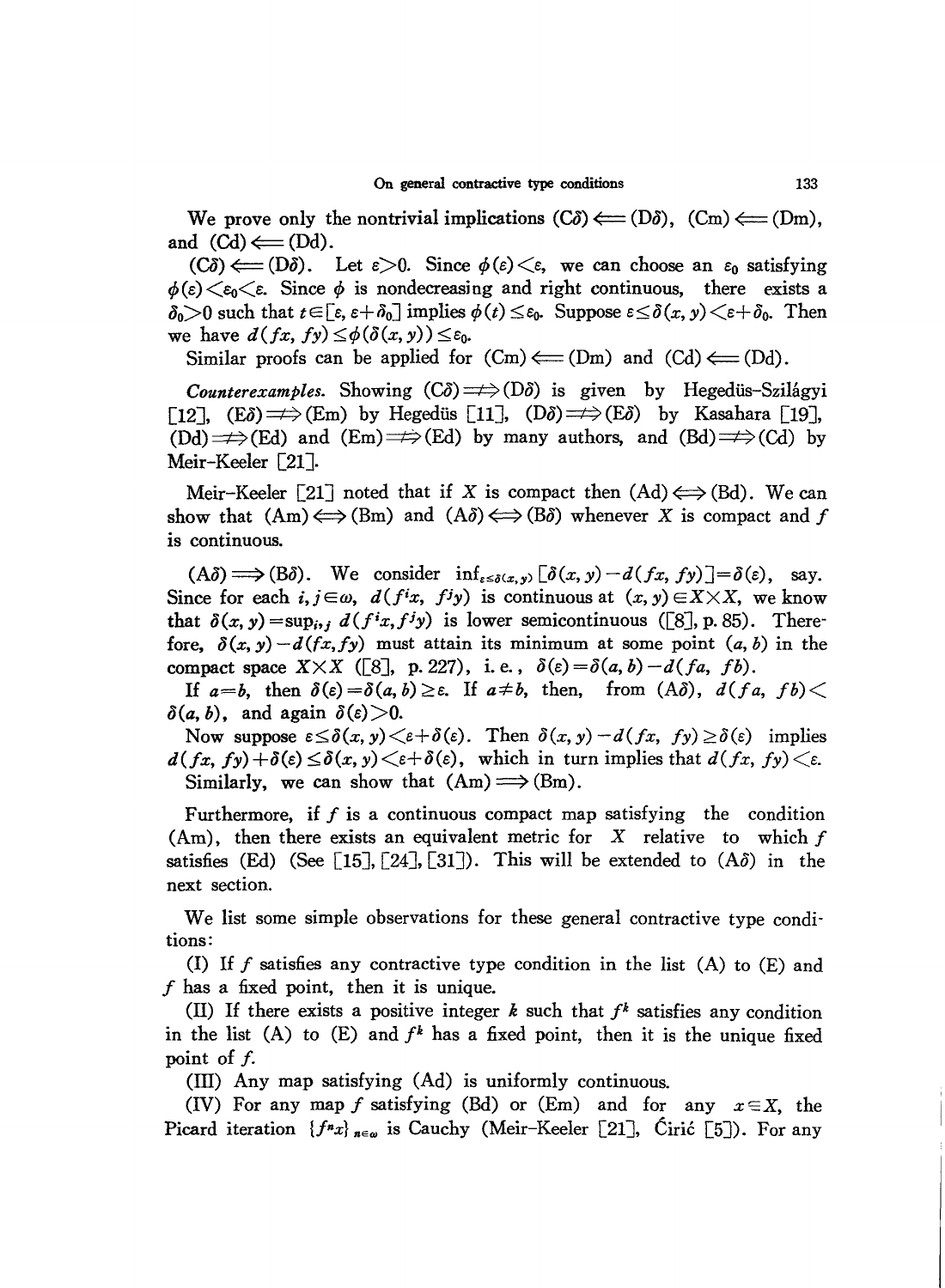map *f* satisfying (C $\delta$ ) and for any regular  $x \in X$ ,  $\{f^n x\}$  is Cauchy (Hegedüs-Szilágyi [12]).

(V) A selfmap  $f$  of a metric space  $X$  is said to have diminishing orbital diameters if, for any  $x \in X$ , diam  $O(x)$  satisfies the property that  $0 \leq$  diam  $O(x)$   $\lt \infty$  implies  $\lim_{n} O(f^{n}x)$   $\lt$  diam  $O(x)$  [2].

Meir-Keeler  $\lceil 21 \rceil$  have shown that condition (Bd) implies that f has diminishing orbital diameters. We will later note that the condition  $(C\delta)$ implies the same property (Lemma (i) to Theorem  $2(C\delta)$ ). Hence, by a result of Ng  $[23]$ , a map f satisfying  $(C\delta)$  is non-periodic; that is, every periodic point is a fixed point.

(IV) Hegedüs  $[11]$  showed that if a selfmap f of a complete metric space X, all of whose points are regular, satisfies the condition  $(E\delta)$ , then f is a contraction type map in the sense of Ciric  $\lceil 6 \rceil$ ; that is, f satisfies all conclusions of the Banach contraction principle. Hegedüs-Szilágyi [12] also obtained some equivalent conditions to each in (D) and (C) (Cf.  $[4]$ ,  $[7]$ ,  $[14]$ ,  $\lceil 19 \rceil$ ).

A unified approach to fixed point theorems of maps satisfying the conditions (Dm) or (Ad) is given in  $[26]$ .

### 3. **Fixed Point Theorems**

Edelstein  $[9]$  showed that if a selfmap f satisfies (Ad) and if, for some  $u \in X$ ,  $O(u)$  has a cluster point  $p \in X$ , then *p* is the unique fixed point of *f* and  $f^n u \rightarrow p$ . Rhoades [30] raised the question: if a continuous selfmap *f* satisfies (Am), and if, for some  $u \in X$ ,  $O(u)$  has a cluster point, does *f* possess a fixed point? Taylor [32J has constructed an example to show that the answer is in the negative. If, however, one adds the hypothesis that  $f$ is compact, then the answer is in the affirmative, as shown in [31]. In order to extend this result to a map satisfying  $(A\delta)$ , we need the following.

Let  $M(X)$  denote the set of all metrics on X that are topologically equivalent to d for a given metric space  $(X, d)$ .

THEOREM (Meyers [22J). *Let f be a continuous selfmap of a metric space* X *with the following properties:*

*(1) f has a unique fixed point pEX.*

(2) For any  $x \in X$ ,  $f^n x \rightarrow p$ .

*(3) There exists an open neighborhood U of p with the property that given any open set V containing p there exists an integer* no *such that n>no implies*  $f<sup>n</sup>U\subset V$ . Then for any  $\alpha \in (0,1)$  there exists a metric  $\rho \in M(X)$  relative to *which f satisfies the condition* (Ed).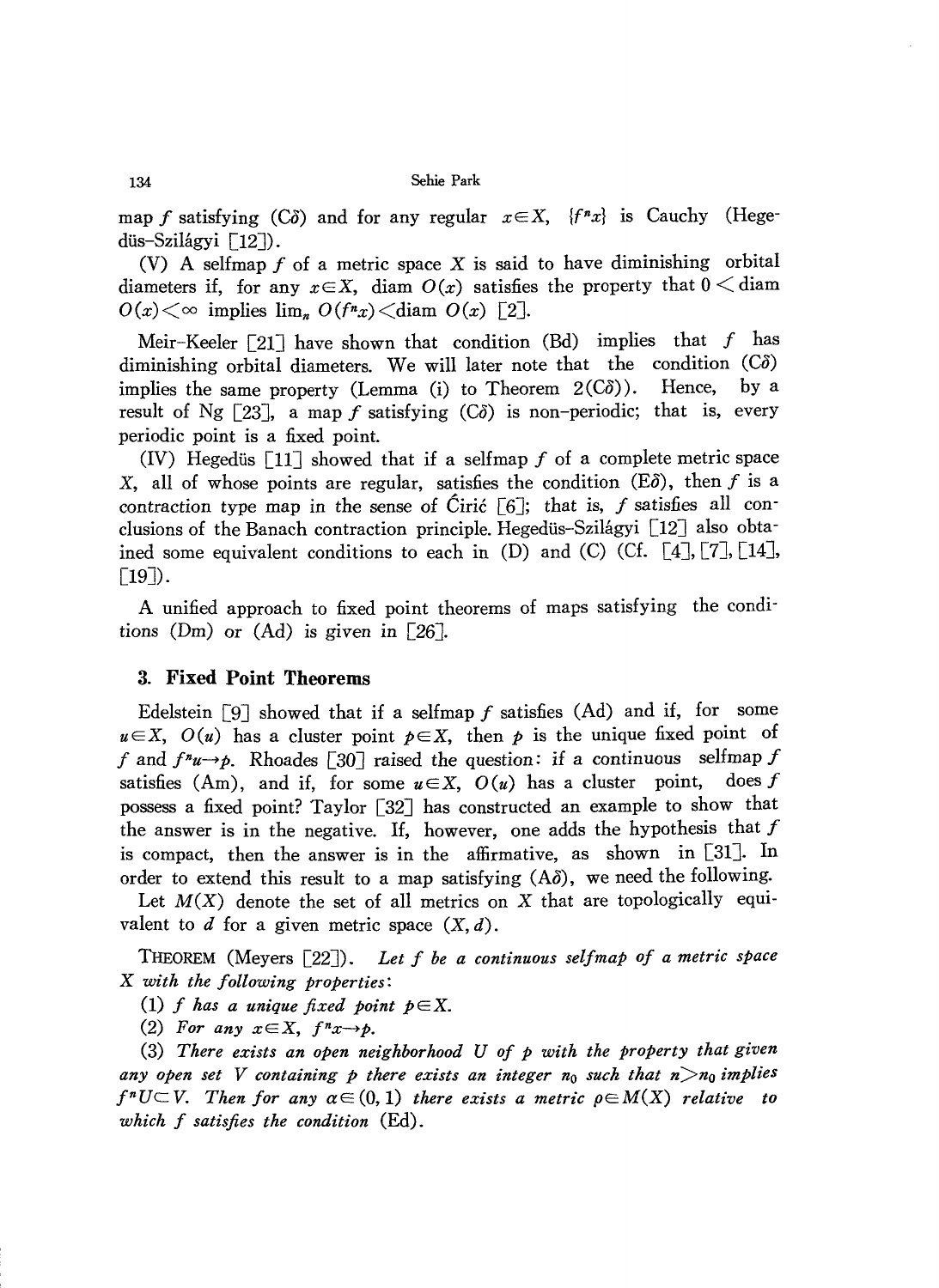We follow the method of Janos  $\lceil 15 \rceil$  and obtain

THEOREM 1. *Let f be a continuous compact selfmap of a metric space* X *satisfying (Ao). Then f has a unique fixed point, and furthermore, for any*  $\alpha \in (0,1)$  *there exists a metric*  $\rho$  *in*  $M(X)$  *relative to which*  $f$  *satisfies* (Ed) *with the Lipschitz constant a.*

*Proof.* There exists a compact subset Y of X containing  $fX$ . Then  $fY \subset Y$ and, hence,  $A = \bigcap_{n=1}^{\infty} f^n Y$  is a nonempty compact f-invariant subset of X which is mapped by  $f$  onto itself. We claim that  $A$  is a singleton consisting of the unique fixed point  $p$  of  $f$ . If not, then diam  $A > 0$ . Since A is compact, there exist  $x, y \in A$  with  $d(x, y) = \text{diam } A$ , and, since f maps A onto itself, there exist  $x', y' \in A$  with  $x = fx'$ ,  $y = fy'$ . Since f satisfies  $(A\delta)$  we have

diam  $A=d(x, y)=d(fx', fy')\leq \delta(x', y')\leq \text{diam } A$ ,

a contradiction. Therefore condition 0) of Meyers' theorem holds. Condition (2) follows from the fact that  $f^nX \subset Y$  for any *n*. For (3), take  $U=X$  and observe that  $f^{n+1}X \subset f^nX$ , whose diameter diminishes to zero as  $n \to \infty$ . Thus  $f^n X$  squeezes into any neighborhood of  $p$  and the proof is complete.

Now we prove a theorem for a map satisfying condition *(Co).*

THEOREM 2 *(CO). Let f be a selfmap of a metric space* x. *Suppose there exists* a regular point  $u \in X$  *such that* 

(1) *O(u) has a regular cluster point pEX, and*

(2) *the condition*  $(C\delta)$  *holds on*  $O(u) \cup O(p)$ *.* 

*Then f has a unique fixed point p in*  $O(u)$  *and*  $f^{n}u \rightarrow p$ .

LEMMA. Suppose the condition  $(C\delta)$  holds on  $O(x)$  for some regular point  $x \in X$ . Let  $d_k = d_k(x)$  denote diam  $O(f^k x)$ . Then

 $(i)$   $\lim_{n} d_n = 0$ .

(ii) *If*  $f^k x = \lim_n f^n x$  *for some*  $k \in \omega$ , *then*  $d_k = d_{k+1}$ .

*Proof.* (i) Since  $d_{n+1} \leq d_n$  for all  $n \in \omega$ ,  $\{d_n\}$  converges to some  $\epsilon \geq 0$ . Suppose  $\epsilon > 0$ . Then there exists an  $\epsilon_0 \lt \epsilon$  and a  $\delta_0 > 0$  satisfying *(C* $\delta$ *)*. Choose  $k \in \omega$  such that  $\epsilon \leq d_k \leq \epsilon + \delta_0$ . Then for  $m \geq n \geq k$ , we have

$$
\varepsilon \leq d_n = \delta(f^m x, f^n x) \leq d_k \leq \varepsilon + \delta_0,
$$

which implies  $d(f^{m+1}x, f^{n+1}x) \leq \varepsilon_0$ . This leads to  $d_{k+1} \leq \varepsilon_0 \leq \varepsilon$ , a contradiction. Therefore,  $\varepsilon=0$  and  $\{f^nx\}$  is Cauchy.

(ii) Suppose 
$$
d_k \neq d_{k+1}
$$
. Then we have  $d_{k+1} \leq d_k$ . Since

$$
d_k = \max \left\{ \sup \{ d(f^m x, f^k x) | m > k \}, d_{k+1} \right\},\,
$$

we have

$$
d_k=\sup\{d(f^mx, f^kx)|m\&\}.
$$

For any  $n>m>k$ , we have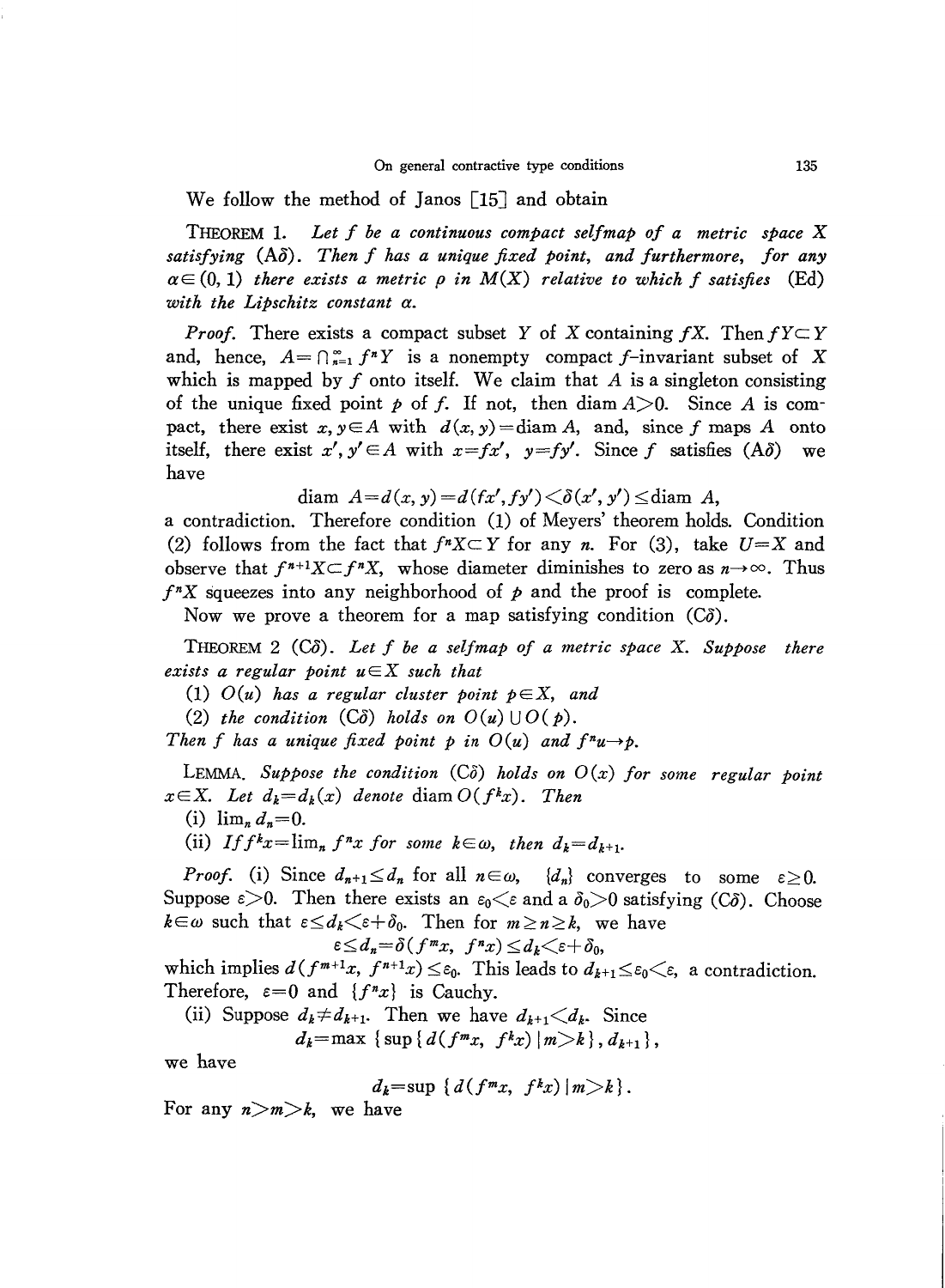136 Sebie Park

$$
d(f^{k}x, f^{m}x) \leq d(f^{k}x, f^{n})x + d(f^{n}x, f^{m}x)
$$
  
 
$$
\leq d(f^{k}x, f^{n}x) + d_{k+1}.
$$

By letting  $n \rightarrow \infty$ , we have  $d(f^kx, f^mx) \leq d_{k+1}$ . This shows that  $d_k \leq d_{k+1}$ , a contradiction.

*Proof of Theorem* 2(C $\delta$ ). By (1) and the Lemma (i),  $f''u \rightarrow \rho$ . Let  $c_n =$  $\sup \{d(f^mu, f^m p) | m \ge n\}.$  Then  $\{c_n\}$  is nonincreasing and  $c_n \rightarrow \varepsilon$  for some  $\varepsilon \ge 0$ . Suppose  $\varepsilon > 0$ . Then there exists an  $\varepsilon_0 \leq \varepsilon$  and a  $\delta_0 > 0$  satisfying  $(C\delta)$  on  $O(u) \cup O(p)$ . Since  $c_n \downarrow \varepsilon$ ,  $d_n(u) \downarrow 0$ , and  $d_n(p) \downarrow 0$ , there exists a  $k \in \omega$  such that  $n \geq k$  implies

$$
c_n \leq \varepsilon + \delta_0/3, \quad d_n(u) \leq \delta_0/3, \quad d_n(p) \leq \delta_0/3.
$$

Since

$$
\varepsilon \leq c_n \leq \delta(f^n u, f^n p) \leq d_n(u) + c_n + d_n(p) \leq \varepsilon + \delta_0,
$$

it follows that

$$
d(f^{n+1}u, f^{n+1}p) \leq \varepsilon_0 \leq \varepsilon ;
$$

that is,  $c_{k+1} \leq \varepsilon_0 \leq \varepsilon$ , a contradiction. Therefore,  $\varepsilon=0$ . Hence, we have  $d(f^{n}u, f^{n}p) \rightarrow 0$  as  $n \rightarrow \infty$ , and  $f^{n}p \rightarrow p$ . By the Lemma (ii) with  $k=0$ , we have  $d_0(p) = d_1(p)$ . Suppose  $d_0(p) = d_1(p) = ... = d_k(p) > d_{k+1}(p)$  for some  $k \geq 1$ . Then, we have  $d_k(p) = \sup\{d(f^m p, f^k p) | m > k\}$  as in the proof of Lemma (ii). For  $\varepsilon = d_k(p)$  there exist  $\varepsilon_0 \leq \varepsilon$  and  $\delta_0 > 0$  satisfying *(Co)* on  $O(p)$ . Hence, for any  $m > k$ ,

$$
\varepsilon = \delta(f^{k-1}p, f^{m-1}p) = d_{k-1}(p) \leq \varepsilon + \delta_0
$$

implies

$$
d(f^k p, f^m p) \leq \varepsilon_0,
$$

that is,  $d_k(p) \leq \varepsilon_0 \leq \varepsilon$ , a contradiction. Therefore,  $d_0(p) = d_k(p)$  for all  $k \in$  $\omega$ , and we have  $d_0(p) = 0$  by Lemma (i). This shows that  $fp = p$ . The uniqueness is clear.

From Theorem  $2(C\delta)$ , we obtain

THEOREM *3(Co). Let <sup>f</sup> be <sup>a</sup> sel/map of <sup>a</sup> complete metric space* X. *If (CO) holds for all regular points x, yEX, then f has a unique fixed point p*  $\in$ X, and  $f''x\rightarrow p$  *for any regular point*  $x\in$ X.

*Proof.* Let  $x_0$  be a regular point of X. Then, from the Lemma (ii), *f<sup>n</sup>x<sub>0</sub>* $_{n\in\omega}$  is a Cauchy sequence, and hence converges to some  $p\in X$ . The conclusion follows from Theorem 2*(C* $\delta$ ).

Theorem 3(C<sub>o</sub>) is given by Hegedüs-Szilágyi [12]. An easy example showing that Theorem  $2(C\delta)$  properly extends Theorem  $3(C\delta)$  is given in  $[25]$ ,  $[19]$ .

Replacing the condition  $(C\delta)$  by other conditions we can deduce many consequences. Actually, Theorems  $3(\overrightarrow{C\delta})$  and  $3(\overrightarrow{E\delta})$  are given by Hegedüs-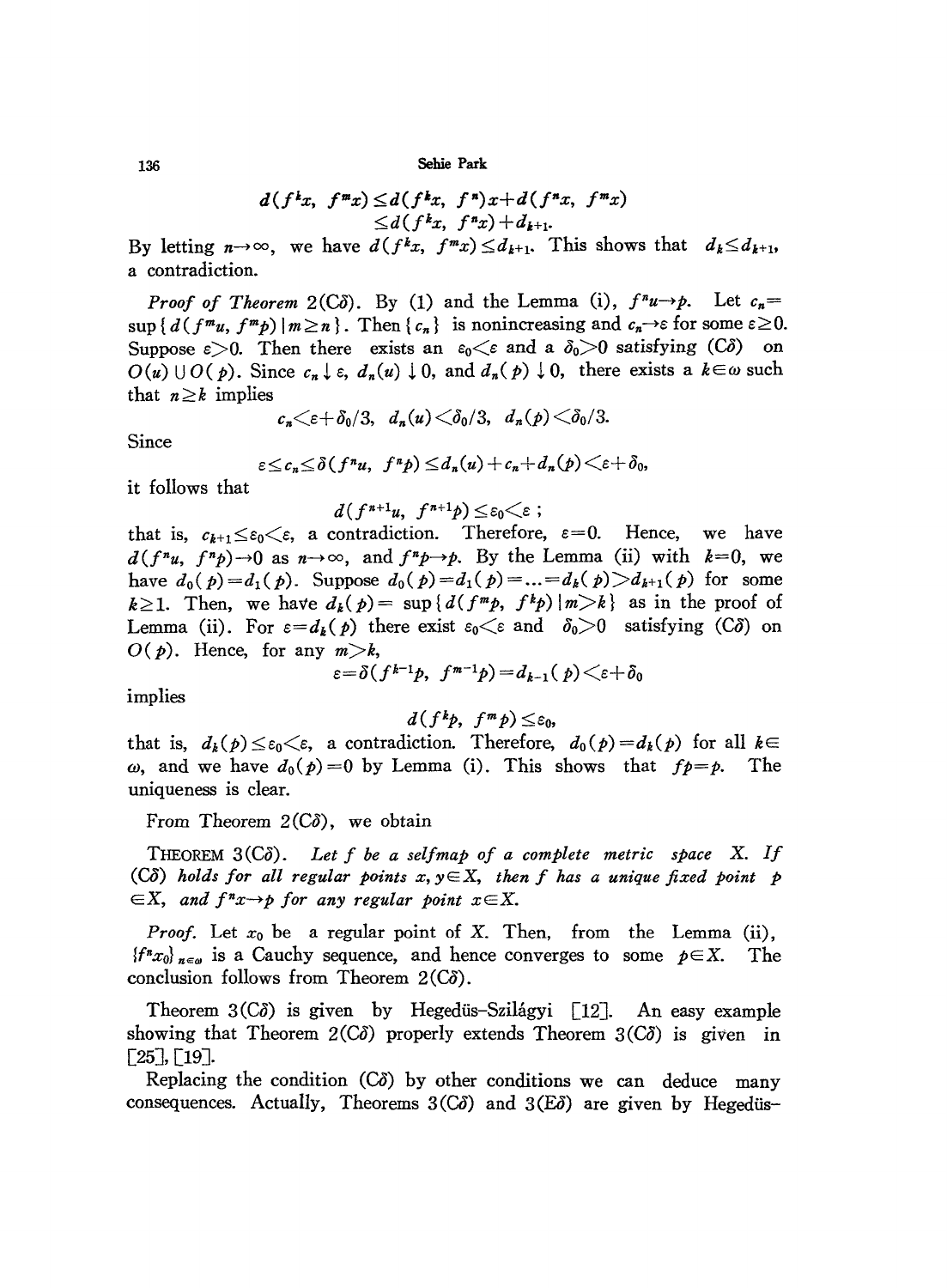Szilágyi [13] and Hegedüs [11] respectively, Theorems  $2(D\delta)$  and  $3(D\delta)$ by Kasahara [19J, Theorem *3(CO)* by Boyd-Wong [4]. Theorem 2(Dm) by Daneš [7], Husain-Sehgal [14], Theorem 3(Em) by Ciric [5] and Massa [20J, and Theorem 3(Dd) by Browder [4]. Note that Theorem 3(Bd) is given by Meir-Keeler [21] and Theorem 2(Bd) by Park [26J.

Theorem  $3(E\delta)$  of Hegedüs [11] is the following.

THEOREM <sup>3</sup>(Eo). *If <sup>f</sup> is <sup>a</sup> selfmap of <sup>a</sup> complete metric space* <sup>X</sup> *satisfying the condition* (Eo), *and* if *every point is regular for f, then*

*(1) f has a unique fixed point x\** EX,

*(2) the Picard iteration of any xEX converges to x\*, and*

*(3) for any xEX, we have*

 $d(x^*, f^n x) \leq a^n d(x, fx) / (1-\alpha)$   $(n=0, 1, 2, ...)$  $d(x^*, f^n x) \leq \alpha d(f^{n-1}x, f^n x)/(1-\alpha)$   $(n=1,2,3,...).$ 

Some variants of Theorem  $2(C\delta)$  are possible. One of the most popular type is the following.

CoROLLARY *2(CO). Let f be a selfmap of a metric space* X. *Suppose there exists a positive integer k such that fk satisfies the hypothesis of Theorem 2*  $(C\delta)$ . *Then f has a unique fixed point in*  $O(u)$ .

Similarly, we can state a Corollary  $3(E\delta)$  such that the conclusion includes approximation formulas as in Ciric  $\lceil 5 \rceil$ .

### 4. **For commuting** maps

Jungck  $\lceil 17 \rceil$  first gave a fixed point theorem for commuting selfmaps f and *g* of a complete metric space X satisfying the conditions  $gX \subseteq fX$ , *f* is continuous, and

(Ed)'  $d(gx, gy) \leq \alpha \ d(fx, fy), \qquad \alpha \in [0, 1).$ Similarly, we can consider other conditions  $($  )' just imitating  $(Ed)$ '. There have appeared a number of extensions of Jungck's theorem for other contractive type conditions; for example, Jeoung  $\lceil 16 \rceil$  for  $\lceil \text{Col}' \rceil$ , Ranganathan [29] for  $(Em)'$ , Kasahara [18] and Park [25] for  $(Dm)'$ , Park-Rhoades [28] for  $(D\delta)'$ , and Bae-Park [1] for  $(Bd)'$ . A unified approach to these extensions is given in  $\lceil 27 \rceil$ .

Now we show that Theorem  $2(C\delta)$  can be extended to a theorem with respect to commuting maps.

Let f and g be selfmasp a metric space X. A point  $x_0 \in X$  is said to be regular if there exists a sequence  $\{x_n\}_{n \in \omega}$  in X such that  $fx_{n+1} = gx_n$  for each  $n \in \omega$  and diam  ${fx_n | n \in \omega} \leq \infty$ . The set  ${fx_n | n \in \omega}$  will be denoted by  $O(x_0)$ .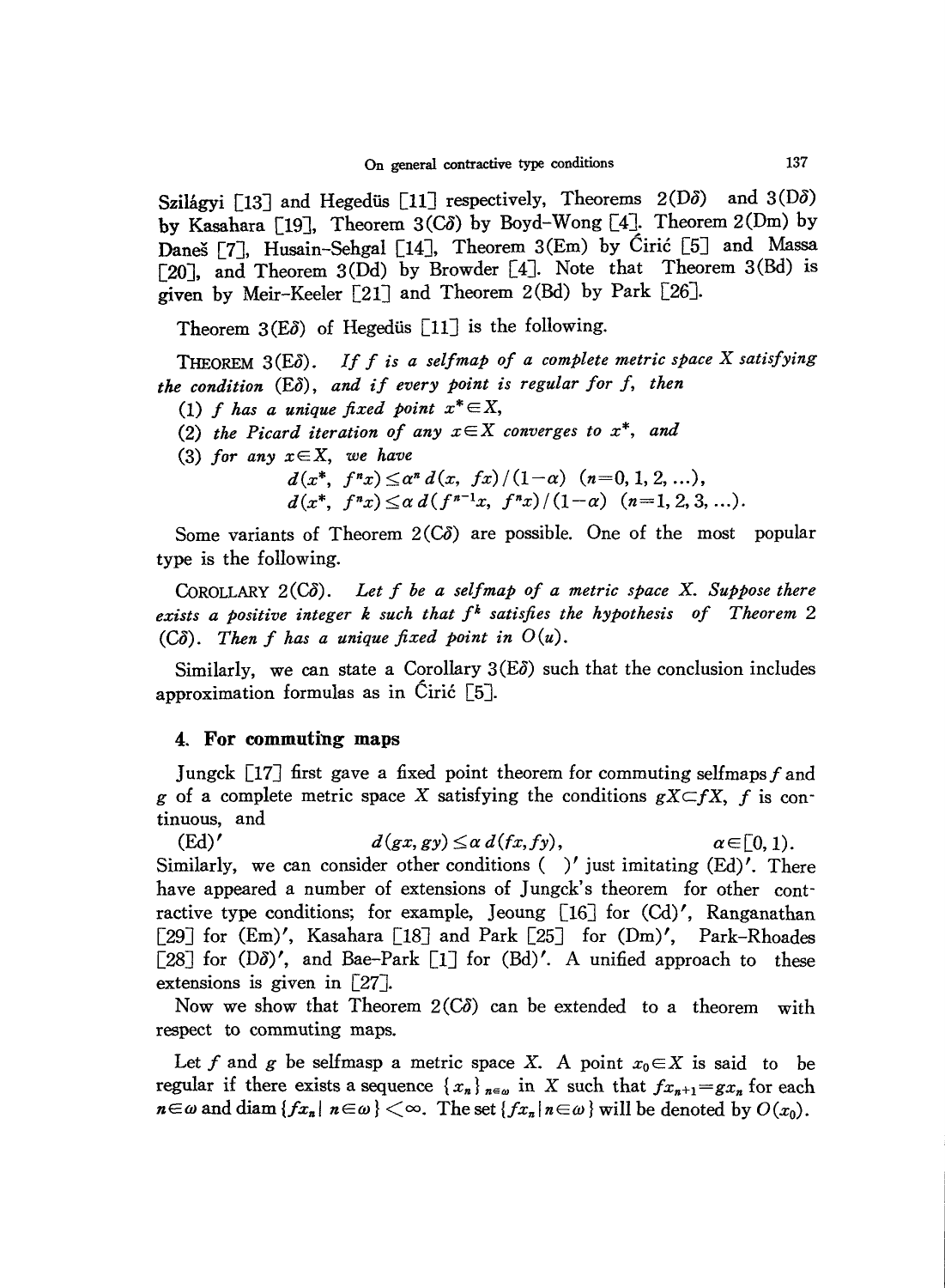138 Sehie Park

THEOREM *2(Co)'. Let f and g be commuting selfmaps of a metric space* X. Suppose there exists a regular point  $u_0 \in X$  such that

- (1)  $O(u_0)$  has a regular cluster point  $p_0 \in X$ , at which f is continuous, and
- *(2) the following condition holds:*

 $(C\delta)'$  *for any*  $\epsilon > 0$ , *there exist*  $\epsilon_0 \leq \epsilon$  *and*  $\delta_0 > 0$  *such that for any*  $x, y \in \{x_n\} \cup \{p_n\} \cup \{fp_0\},\$ 

 $\varepsilon \leq$ diam  $(O(x) \cup O(y)) \leq \varepsilon + \delta_0$  *implies*  $d(gx,gy) \leq \varepsilon_0$ .

*Then*  $fp_0 = g p_0$  *and*  $fu_n \rightarrow p_0$ . If  $(C\delta)'$  *holds* for all regular points  $x, y \in X$ , *then fpo is the unique common fixed point of f and g.*

The proofs of Theorem  $2(C\delta)$  and the main result of Park-Rhoades [28] can be easily combined and modified to prove Theorem  $2(C\delta)'$ .

For  $f=1_x$ , the identity map of X, Theorem 2(C $\delta$ )' reduces to Theorem  $2(\mathbb{C}\delta)$ .

# 5. **Problems**

We conclude this paper by raising some open questions.

(1) Are there other counterexamples of the implications between various conditions in Section 2?

(2) Are there any extensions of Theorem  $2(\hat{C}\delta)$  to the conditions (Bm), and  $(B\delta)$ , or are they independent?

(3) C. S. Wong  $\lceil 33 \rceil$ ,  $\lceil 34 \rceil$  gave characterizations of the contractive type condition (Bd) of Meir-Keeler [21] and some others. Are there any similar characterizations of  $(Bm)$  and  $(B\delta)$ , or of others?

(4) The conditions (Ad), (Am), and  $(A\delta)$  imply  $d(fx, fy) \leq d(x, y)$ (nonexpansive) [10],  $d(fx, fy) \leq m(x, y)$ , and  $d(fx, fy) \leq \delta(x, y)$ , respectively. There are a number of theorems on nonexpansive maps of certain spaces. Can those be extended to more general maps satisfying  $d(fx, fy) \leq$  $\delta(x, y)$ ?

(5) Most of the results of this paper are also true in generalized metric spaces, L-spaces, Hausdorff uniform spaces, and 2-metric spaces, and are probably extendable to multi-valued functions.

### **References**

- 1. J. S. Bae and S. Park, *Extensions of a fixed point theorem of Meir and Keeler,* (to appear).
- 2. L. P. Belluce and W. A. Kirk, *Fixed-point theorems for certain classes of nonexpansive mappings,* Proc. Amer. Math. Soc., 20(1969), 141-146.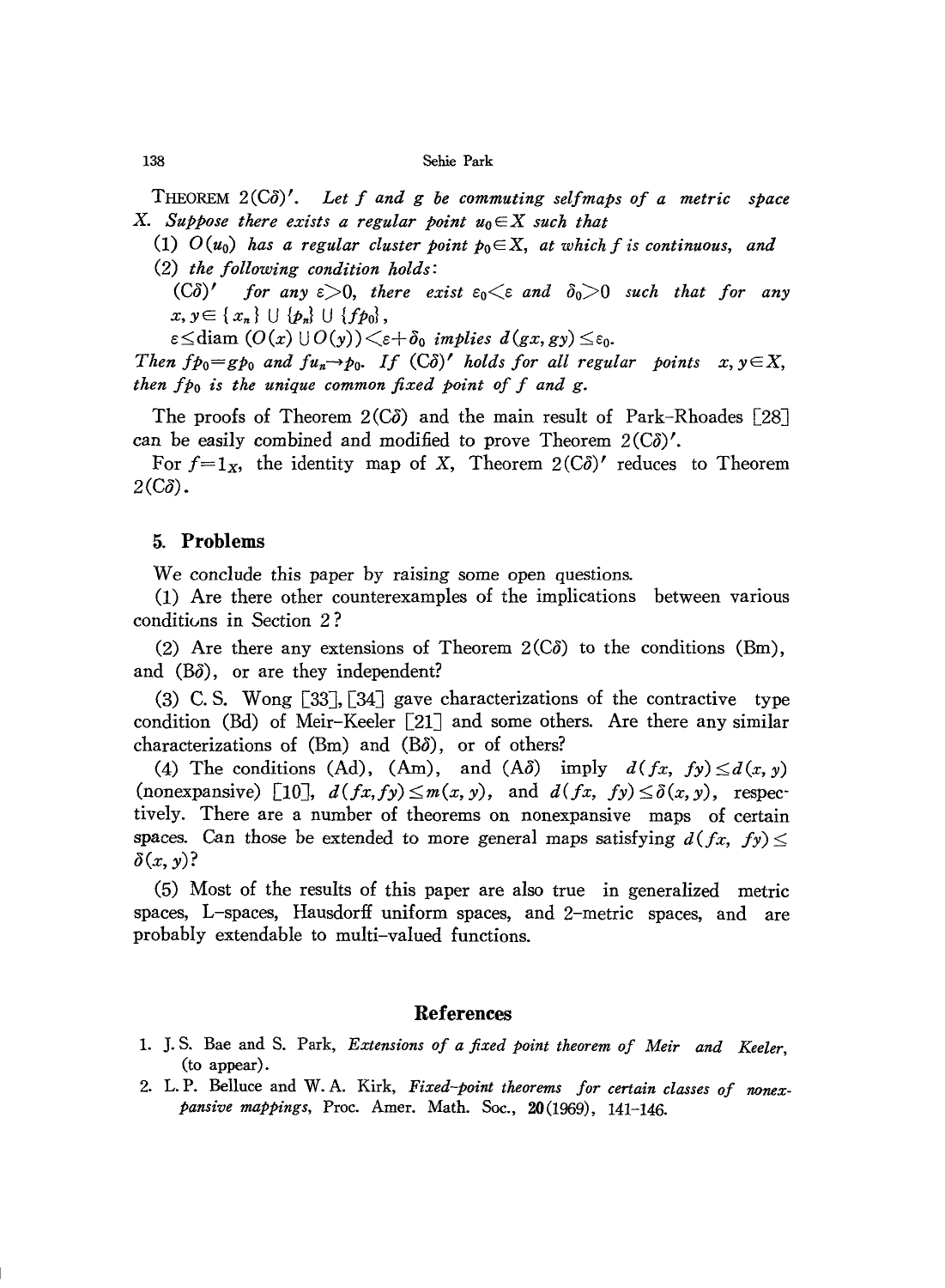- 3. E. Browder, *On the convergeuce ofsuccessive approximations for nonlinear functional equations,* Indag. Math. 30(1968), 27-35.
- 4. D. W. Boyd and J. S. W. Wong, *On nonlinear contractions,* Proc. Amer. Math. Soc. 20(1969), 458-464.
- 5. Lj. Ciric, *A generalization of Banach's contraction principle,* Proc. Amer. Math. Soc. 45 (1974), 267-273.
- 6. Lj. Ciric, *On contraction type mappings,* Math. Balkanika, 1(1971), 52-57.
- 7. J. Danes, *Two fixed point theorems in topological and metric spaces,* Bull. Austral. Math. Soc. 14(1976), 259-265.
- 8. J. Dugundji, *Topology,* Allyn and Bacon, Inc., Boston, 1966.
- 9. M. Edelstein, *On fixed and periodic points under contractive mappings*, J. London Math. Soc. 37(1962), 74-79.
- 10. M. Edelstein, *On nonexpansive mappings,* Proc. Amer. Math. Soc. 15(1964), 689- 695.
- 11. M. Hegediis, *A new generalization of Banach's contraction principle,* Acta. Sci. Math. (Szeged), (to appear).
- 12. M. Hegediis and T. Szilagyi, *Equivalent conditions and a new fixed point theorem in the theory of contractive type mappings,* Math. Sem. Notes, (to appear).
- 13. S. A. Husain and V. M. Sehgal, *A fixed point theorem with a fuuctional inequality,* Publ. Inst. Math. Beograd, **21** (35) (1977), 89-91.
- 14. S. A. Husain and V. M. Sehgal, *A theorem on contraction mappings,* Publ. Inst. Math. Beograd, 23 (37) (1978), 81-83.
- 15. L. Janos, *On mappings in the sense of Kannan,* Proc. Amer. Math. Soc. **61** (1976) , 171-175.
- 16. K. S. Jeoung, *Extensions of fixed point theorems of Boyd and Wong,* M. S. Thesis, Seoul Nat. Univ., 1978.
- 17. G. Jungck, *Commuting mappings and fixed points,* Amer. Math. Monthly, 83 (1976), 261-263.
- 18. S. Kasahara, *On some recent results on fixed points,* Math. Sem. Notes, 6 (1978), 373-382.
- 19. S. Kasahara, *Generalizations of Hegedus' fixed point theorem,* Math. Sem. Notes, 7(1979), 107-111.
- 20. S. Massa, *Generalized contractions in metric spaces,* Bollettino Un. Mat. Ita1. (4) **10** (1974), 689-694.
- 21. A. Meir and E. Keeler, *A theorem on contraction mappings,* ]. Math. Anal. Appl. 28(1969), 326-329.
- 22. P. R. Meyers, *A converse to Banach's contraction principle,* ]. Res. Nat. Bur. Standards Sect. **B71B** (1967), 73-76.
- 23. K. W. Ng, *A remark on contractive mappings,* Canad. Math. Bull. 13(1970), 111- 113.
- 24. S. Park, S. K. Kim and H. Lee, *Remarks on maps of contractive type,* Proc. ColI. Natur. Sci., Seoul Nat. Univ. 2(1977), 1-9.
- 25. S. Park, *An extension of a fixed point theorem of Kasahara,* Math. Sem. Notes, 7 (1979), 85-89.
- 26. S. Park, *A unified approach to fixed points of contractive maps,* 16(1980), 95-105